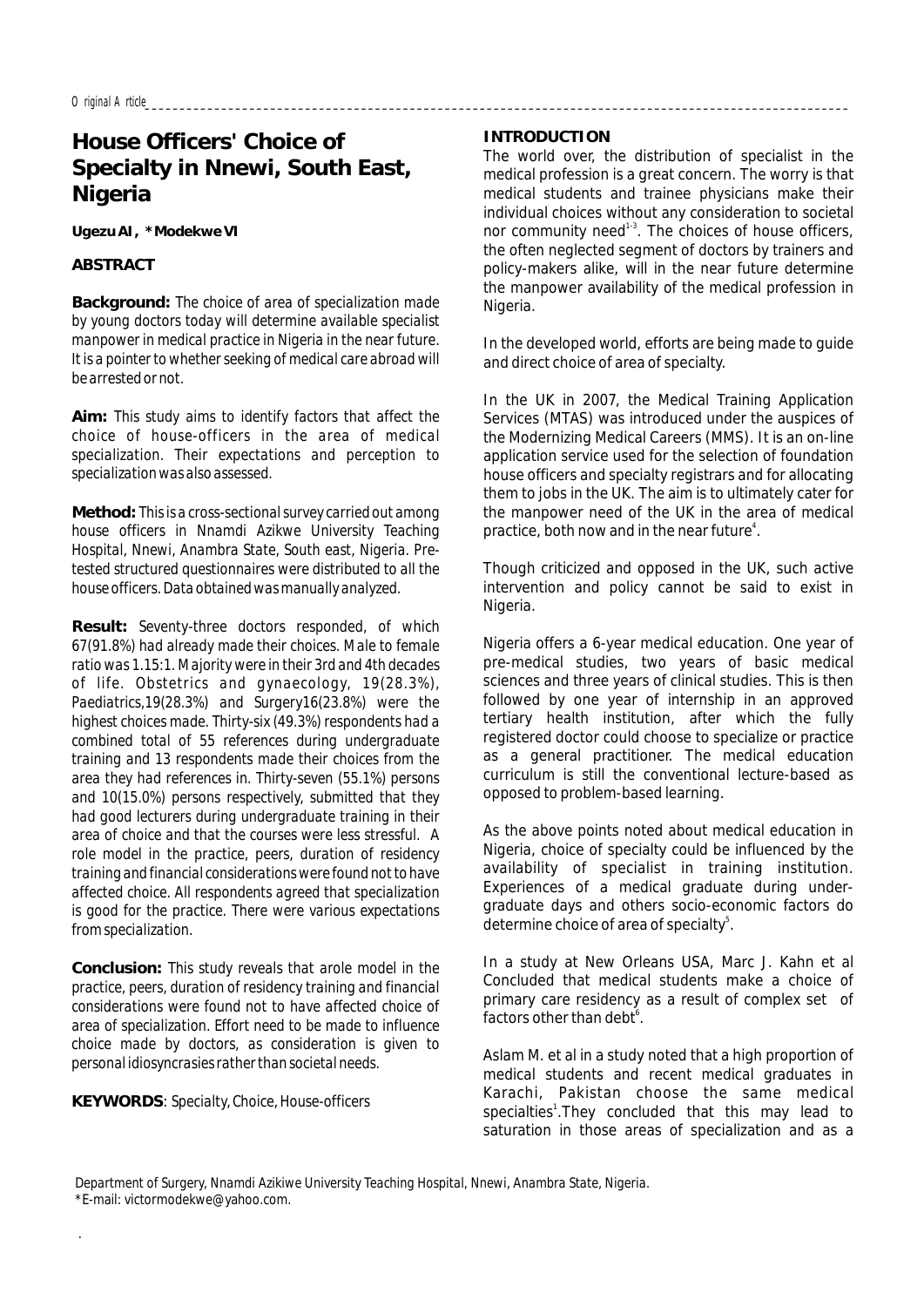result leave the population underserved in other important areas. In addition, they observed that Students with an education from a private medical institution chose a wider range of specialties than did those trained in publicly-funded colleges. They had previously in the study noted a difference in the curriculum of private and public funded medical schools.

O.O. Odusanya, Lagos, discovered that surgery, obstetrics and gynaecology continue to attract young doctors to the detriment of other specialty areas and that financial considerations are a key determinants with regards to place of future practice<sup>5</sup>.

Ocheke A.N et al, Jos Nigeria, concluded that HIV/AIDS epidemic do not deter medical students and house officers from pursuing a specialization in surgery<sup>7</sup>.

In the past three decades, residency program has increasingly been a vogue among medical doctors in Nigeria. Yet the lack of or inadequate specialist in some areas are glaring. The high ratio of population per doctor in the country cannot be said to have answered all the questions raised. There remains the question of what informs the choice of area of specialization among medical doctors going into specialization. Few studies have attempted to answer this. There is no nationally collated data on this.

Findings from this study will guide the society and policy makers in their attempt to restructure residency training program and manpower provision in the medical practice.

#### **METHOD**

This is a cross-sectional study carried out in March 2011. Study population was all house officers doing their internship at Nnamdi Azikiwe University Teaching Hospital (NAUTH) Nnewi, Anambra State, Nigeria. NAUTH is a tertiary healthcare facility offering health services, training and research programs for more than two decades. Medical interns who trained in any part of Nigeria are also employed there.

After obtaining informed consent, pre-tested structured questionnaires were self-administered to the medical interns to obtain information on demography, choice of area of specialty, likely determinants, perceptions of and expectations from specialization by the study subjects. Analysis was manually done.

## **RESULTS**

A total of 73 respondents were included in the study, 65(89%) of them falling within the age range of 20 to 30 years with mean age as  $26.1 \pm 4.1$  years. There were 39(53%) males and 34(47%) females, giving a male to female sex ratio of 1.15:1. Sixty-four (88%) of these were single. All respondents were willing to specialize after their internship with 67(93%) having already made up their minds concerning area of specialization.

Table I shows the distribution of the choices of areas of specialization.

| TABLE I: CHOICE OF AREAS OF SPECIALTY |                          |                  |              |  |
|---------------------------------------|--------------------------|------------------|--------------|--|
|                                       | <b>S/NO AREAS</b>        |                  | FREQ PERC(%) |  |
| 1.                                    | <b>PAEDIATRICS</b>       | 19               | 28.3         |  |
| 2.                                    | <b>PATHOLOGY</b>         | $1 \quad \cdots$ | 1.4          |  |
| 3.                                    | <b>INTERNAL MEDICINE</b> | 6                | 8.9          |  |
| $\overline{4}$ .                      | <b>SURGERY</b>           | $16 \quad$       | 23.8         |  |
| 5.                                    | <b>OBSTETRICS &amp;</b>  | 19               | 28.3         |  |
|                                       | <b>GYNAECOLGY</b>        |                  |              |  |
| б.                                    | OTORHINOLARYNGOLOGY 1    |                  | 1.4          |  |
| 7.                                    | <b>RADIOLOGY</b>         | 2                | 2.8          |  |
| 8.                                    | PRIMARY HEALTH CARE 1    |                  | 1.4          |  |
| 9.                                    | ANAESTHESIOLOGY          | $\mathbf{1}$     | 1.4          |  |
| 10.                                   | <b>OPHTHALMOLOGY</b>     | $\mathbf{1}$     | 1.4          |  |
|                                       | <b>TOTAL</b>             | 67 —             | 100          |  |

Of the 73 respondents, 36(49.3%) had a combined total of 55 references in various courses during their undergraduate medical training. This is shown on Table II.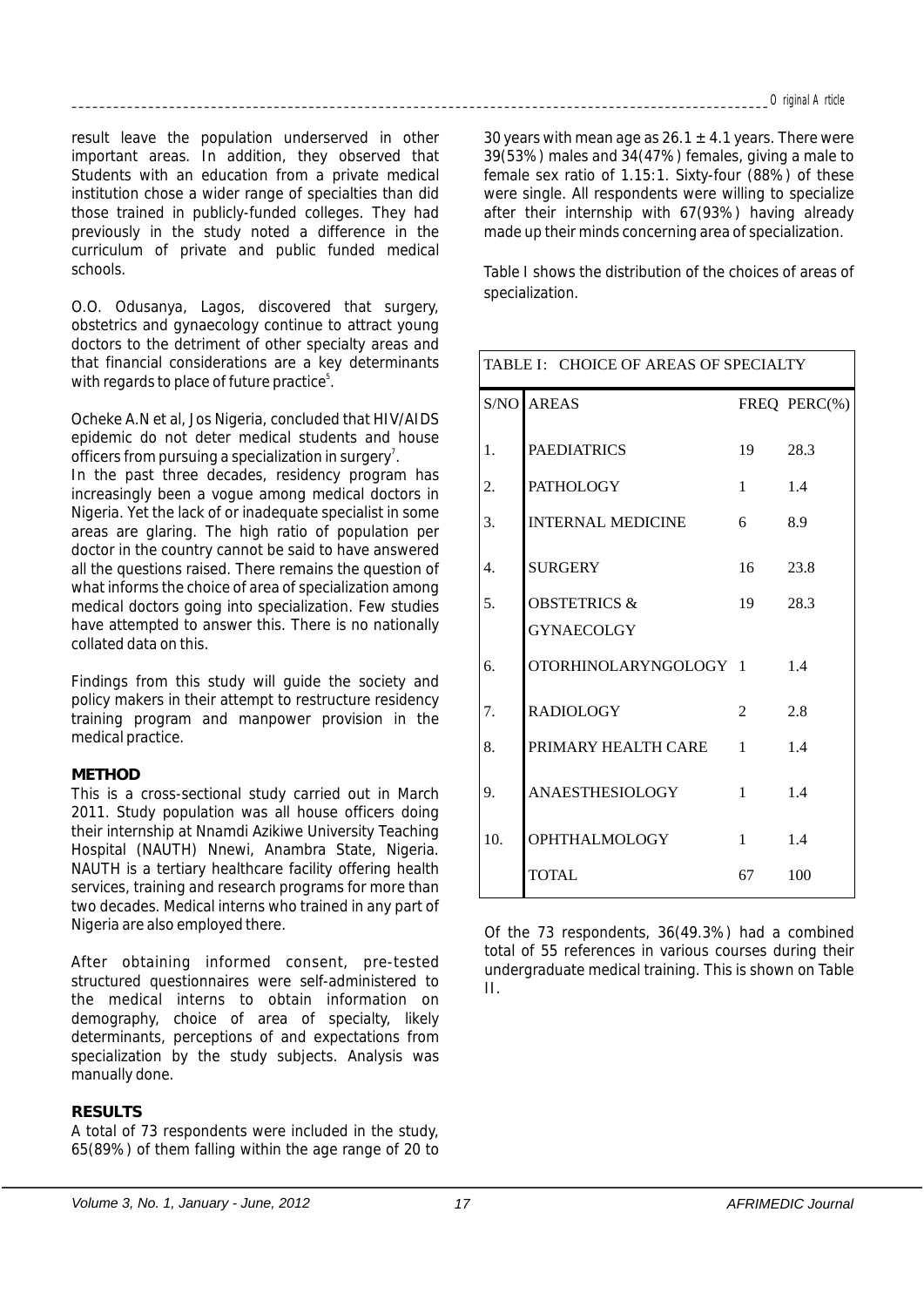#### *Original Article\_\_\_\_\_\_\_\_\_\_\_\_\_\_\_\_\_\_\_\_\_\_\_\_\_\_\_\_\_\_\_\_\_\_\_\_\_\_\_\_\_\_\_\_\_\_\_\_\_\_\_\_\_\_\_\_\_\_\_\_\_\_\_\_\_\_\_\_\_\_\_\_\_\_\_\_\_\_\_\_\_\_\_\_\_\_\_\_\_\_\_\_\_\_\_\_\_\_\_\_\_*

| TABLE II: AREAS OF REFERENCES IN UNDERGRADUATE TRAINING |                      |                |      |  |  |
|---------------------------------------------------------|----------------------|----------------|------|--|--|
| S/Nol                                                   | <b>COURSES</b>       | <b>FREQ</b>    | %    |  |  |
| 1.                                                      | <b>MEDICINE</b>      | 4              | 7.2  |  |  |
| 2.                                                      | <b>PATHOLOGY</b>     | 6              | 10.9 |  |  |
| 3.                                                      | <b>PEDIATRICS</b>    | 21             | 38.2 |  |  |
| 4.                                                      | <b>OBS &amp; GYN</b> | 4              | 7.2  |  |  |
| 5.                                                      | <b>SURGERY</b>       | 4              | 7.2  |  |  |
| 6.                                                      | <b>ANATOMY</b>       | 5              | 9.0  |  |  |
| 7.                                                      | <b>BIOCHEMISTRY</b>  | 3              | 5.4  |  |  |
| 8.                                                      | <b>PHYSIOLOGY</b>    | $\overline{2}$ | 3.6  |  |  |
| 9.                                                      | PHARMACOLOGY         | 5              | 9.0  |  |  |
| 10.                                                     | PUBLIC HEALTH        |                | 1.8  |  |  |
|                                                         | TOTAL                | 55             | 100% |  |  |

Thirteen (17.8%) respondents made a choice of area of specialization in an area where they had references during undergraduate training.

Table III shows the time when the respondents made a choice of their area of specialization.

| TABLE III: TIME OF CHOICE |                          |             |      |  |
|---------------------------|--------------------------|-------------|------|--|
|                           | S/No PERIOD              | <b>FREQ</b> | %    |  |
|                           | <b>BEFORE ENTRY INTO</b> |             |      |  |
|                           | MEDICAL SCHOOL           | 8           | 11.9 |  |
|                           |                          |             |      |  |
| 2.                        | PRE-CLINICAL PERIOD      | 2           | 3.0  |  |
|                           |                          |             |      |  |
| 3.                        | <b>CLINICAL CLASS</b>    | 39          | 58.5 |  |
|                           |                          |             |      |  |
| 4.                        | <b>DURING INTERNSHIP</b> | 18          | 27   |  |
|                           |                          |             |      |  |
|                           | <b>TOTAL</b>             | 67          | 100  |  |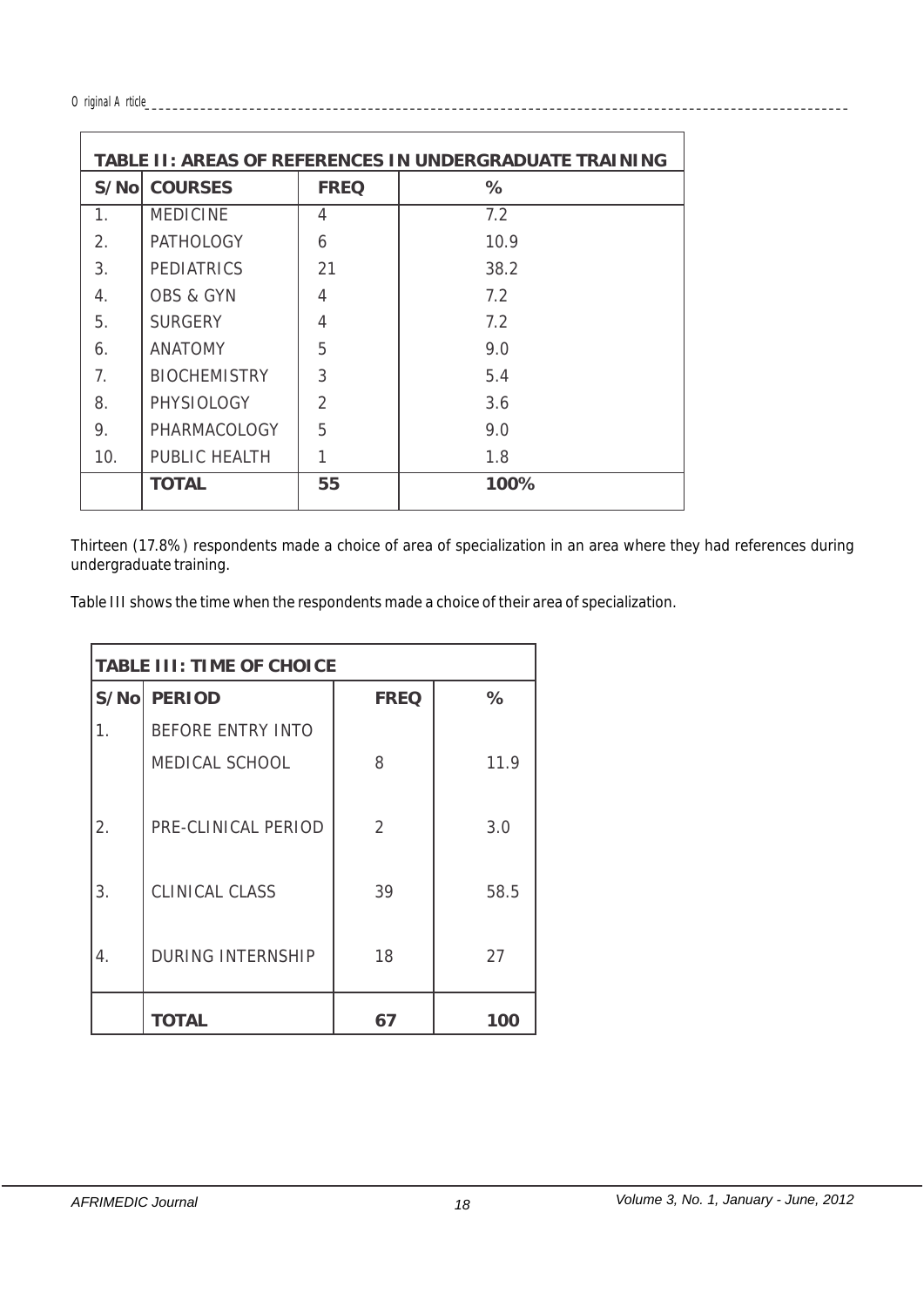Of the 67 respondents who had made choices of areas of specialization, 37 (55.2%) were yet to do internship posting in their areas of choice.

With respect to respondents' experiences on the area of specialty during undergraduate training, 37(55.2%) felt they had good lecturers, 10 (14.9%) felt the program was less stressful. Only 2(2.9%) volunteered that it was difficult to learn, while 18 (26.8%) made no response.

Sixty (89.6%) of the respondents have role models in the medical practice and 33 (55.0%) of them have the same choice of area of specialty as their role model.

Sixty-three (94.0%) of the respondents who had made a choice of area of specialization, felt their choices were not influenced by peers and classmates. However, only 19(28.3%) out of them felt their choices were influenced by the prospect of better financial remuneration.

An opportunity to train abroad and an increase in duration of training would make only 12 (17.9%) and 16 (23.9%) of the respondents respectively, to change their choices of areas of specialization.

All the respondents agreed that specialization is good for the practice. However, only 17(23.3%) submitted it should be made compulsory. Majority, 61 (83.6%) of the respondents were comfortable with present scenario of absolute college regulation and administration of the residency training in the country, while 12(16.4%) want it to be hospital based.

Of the 67 respondents that had chosen areas of specialization, 46(68.7%) said they will not opt out the practice after specialization, while 21(31.3%) are ready to change career if they get other options.

There were varying expectations from specialization from the respondents as shown on table IV.

| TABLE IV: EXPECTATIONS FROM SPECIALIZATION |                                           |             |      |  |
|--------------------------------------------|-------------------------------------------|-------------|------|--|
|                                            | S/No EXPECTATION                          | <b>FREQ</b> | $\%$ |  |
| 1.                                         | <b>JOB SATISFACTION</b>                   | 20          | 27.4 |  |
| 2.                                         | <b>PROFICIENCY</b>                        | 11          | 15.1 |  |
| 3.                                         | FINANCIAL STABILITY                       | 5           | 6.8  |  |
| 4.                                         | <b>IMPROVED RATING</b><br>AMONG COLLEAGUE | 1           | 1.4  |  |
| 5.                                         | 1. AND 2.                                 | 13          | 17.8 |  |
| 6.                                         | 1. AND 4.                                 | 5           | 6.8  |  |
| 7.                                         | ALL OF 1., 2., 3., & 4.                   | 18          | 24.7 |  |
|                                            | <b>TOTAL</b>                              | 73          | 100  |  |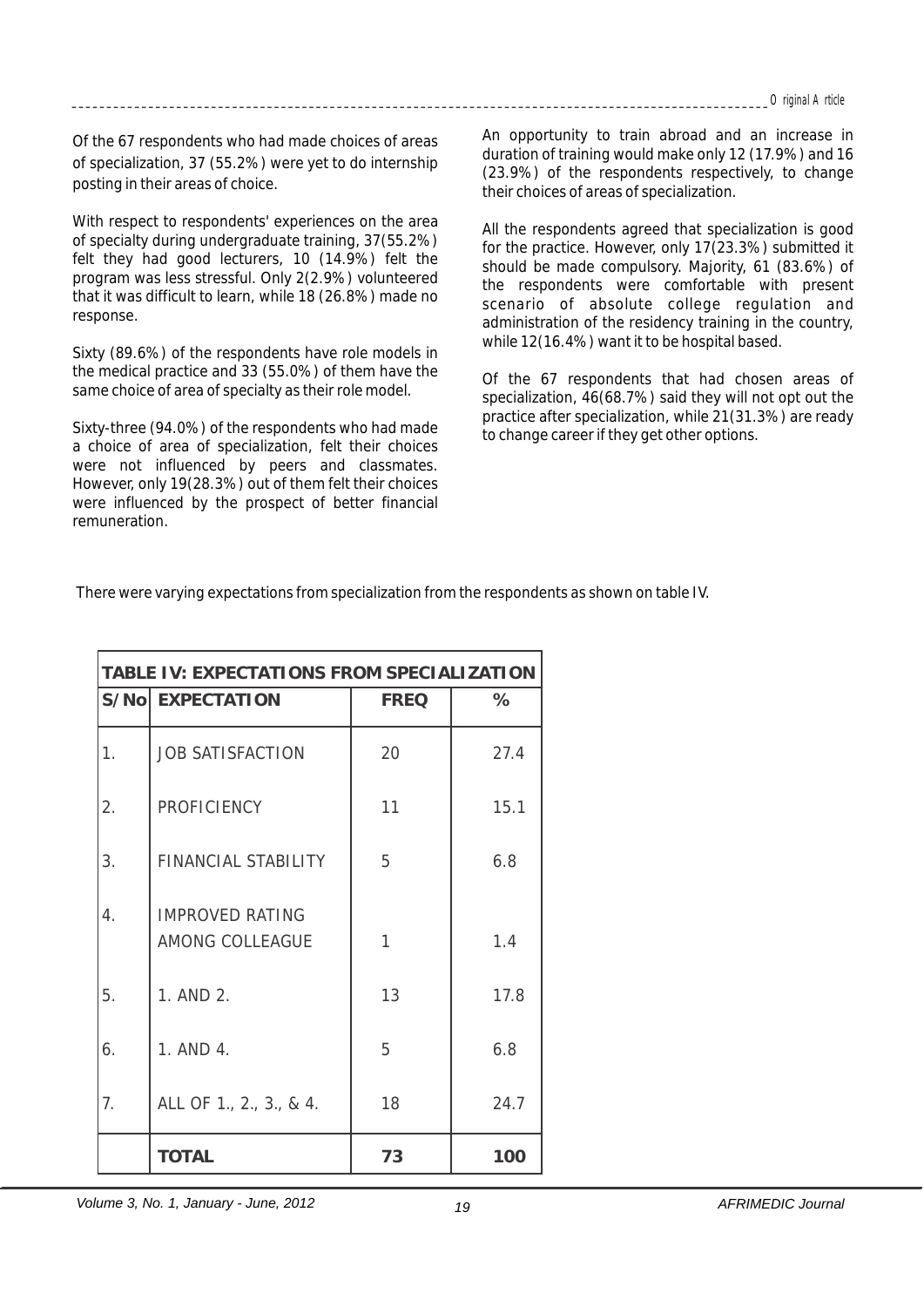#### *Original Article\_\_\_\_\_\_\_\_\_\_\_\_\_\_\_\_\_\_\_\_\_\_\_\_\_\_\_\_\_\_\_\_\_\_\_\_\_\_\_\_\_\_\_\_\_\_\_\_\_\_\_\_\_\_\_\_\_\_\_\_\_\_\_\_\_\_\_\_\_\_\_\_\_\_\_\_\_\_\_\_\_\_\_\_\_\_\_\_\_\_\_\_\_\_\_\_\_\_\_\_\_*

#### **DISCUSSION**

This study revealed that most, 65(89%) of the 73 respondents were in the age range of 20 to 30 years. This implies that house officers in Nigeria are mostly in this age range. An age in which enough experience is not yet gathered to think of the country as a whole and decisions are made with only personal consideration, and not that of the country. The range is same as in Britain<sup>8</sup>.

The absence of sex difference among the respondents in this study lends credence to the disappearing gap between male-child and female-child education in the developing world. Furthermore, the decreasing discrimination of the female sex in a country like Nigeria is brought to the fore.

It was also noted that all the house officers were willing to specialize, with 91.8% having already made their choice. This might not be unconnected with the general perception among this generation of young and upcoming doctors that specialization is good for the profession. However their reluctance to subscribe to a mandatory specialization for all doctors (23.3%) might not be divorced from the rigorous training and to the fact that the whole issue regarding specialization is entirely still a personal thing. This is unlike in Britain, where the government has made effort to regulate residency program; entrance into it and influence people's choice. There, every doctor does not want to specialize; some prefer to practice as general practitioners, even from as early as college days<sup>3,8</sup>.

The apparent disadvantage of this does not yet apply to us, for where as there is a saturation of specialists in almost all specialist fields in Britain, same cannot be said to be applicable in Nigeria. The aim in developed countries is to get people to some areas of current and future need, while ours is that of gross need in most areas<sup>3</sup>.

The highest prevalent areas of choice are paediatrics, obstetrics and gynaecology, surgery and internal medicine, being a distant 4th. This is the same with other developing countries like Pakistan<sup>1</sup>. These are the core and traditional areas in medical practice and specialization. The other areas contributed not more than 1.4% each. The implication of this is that we shall still have lack of specialists in areas of recent advances in medical practice. Interventional radiology, anaesthesiology, ophthalmology, emergency medicine etc will remain elusive in the country. The problem may reflect lack of training centers for those recent areas in Nigeria, which also compounds the problem.

Several factors were felt to influence the choices of areas of specialization. The under-graduate training was felt to affect choice. Good lecturers and less strenuous training were also felt to influence choice of specialty. Hence those who train medical students should bear in mind that their methods and attitude will not only influence outcome in examinations, but also affect their choices of areas of specialization tomorrow. This was similarly noted in Glasgow, Scotland, where many resolved to major in General Practice (GP) after their undergraduate rotation in Gp<sup>9</sup>.

However, peers/classmates, and prospects of financial gains seemed not to have influenced choice in individuals who had resolved to specialize. This might not be unconnected with the remuneration system in Nigeria, in which all specialists earn the same salary in the government-owned hospitals, irrespective of the area of specialization and input/output.

Also, decisions on area of specialization were made before a full grasp of the practice is got, as many made their choices as clinical students and before doing rotations in their areas of choice as house officers. It is obvious that all the necessary information was not available before such decisions were made.

It is also noteworthy that the decisions were rigid, as only a few would change their choices if they have opportunity to do their residency abroad, or if the duration of training is increased. Also, majority will not opt out of the practice if they specialize. All respondents agreed that specialization is good for the practice, with most of them insisting it should not be made compulsory for all. This however, provides a good enabling environment to influence choice and turnover of specialists in choice areas.

The high expectation from specialization implies that the country will have well motivated residents and enthusiastic specialist if properly encouraged.

Concerted effort should be made to influence choice of area of specialization by those in authority government, training institutions and lecturers so that a dearth of personnel in some areas of the practice will not occur in the near future. Also, more than a routine and official approach should be employed in training medical students, so that appropriate role models for them will arise in the profession.